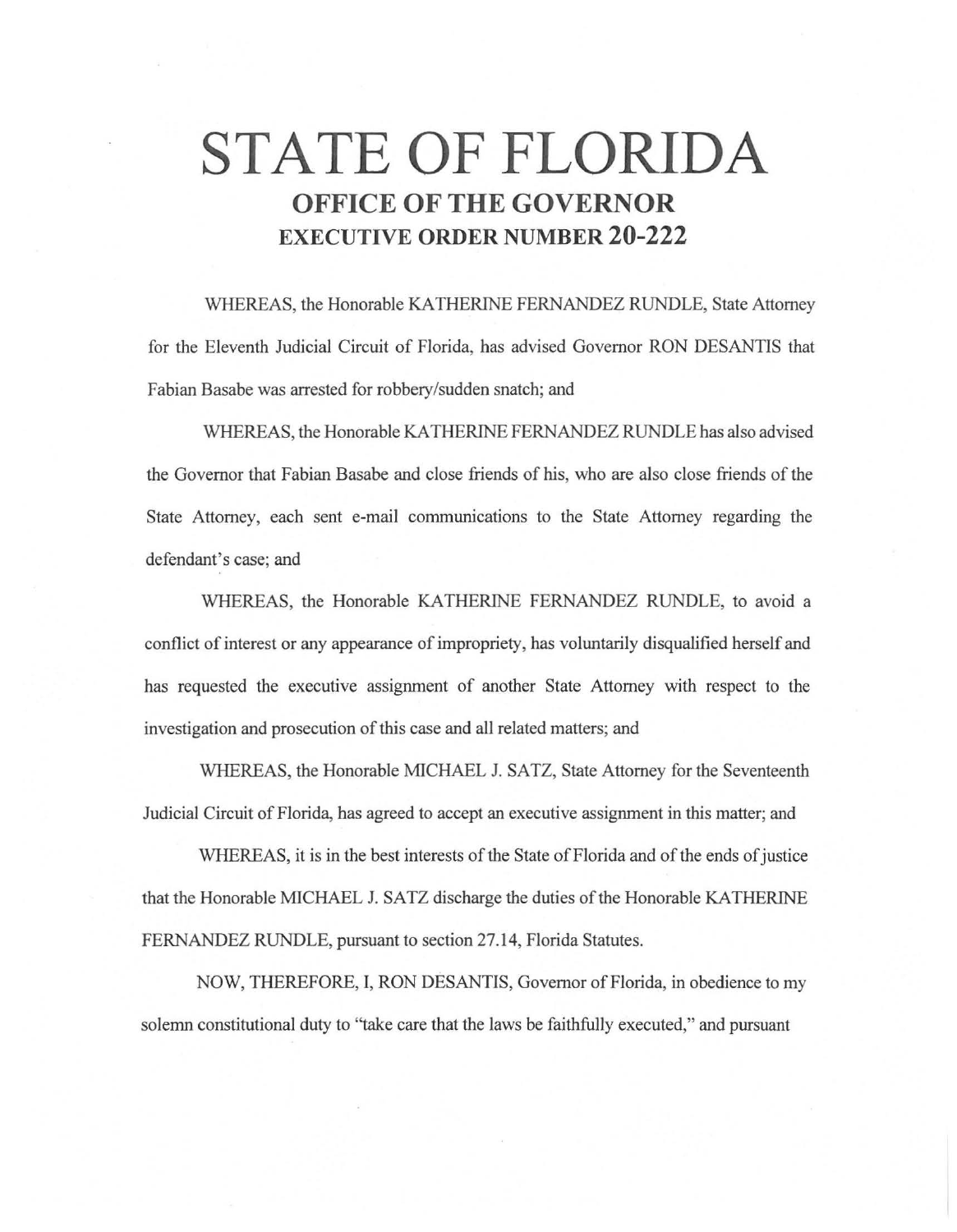to the Constitution and laws of the State of Florida, issue the following Executive Order, effective immediately:

## Section 1.

The Honorable MICHAEL J. SATZ, State Attorney for the Seventeenth Judicial Circuit of Florida, referred to as the "Assigned State Attorney," is assigned to discharge the duties of the Honorable KATHERINE FERNANDEZ RUNDLE, State Attorney for the Eleventh Judicial Circuit of Florida, as they relate to the investigation, prosecution, and all matters related to Fabian Basabe.

#### Section 2.

The Assigned State Attorney or one or more Assistant State Attorneys and Investigators, who have been designated by the Assigned State Attorney, shall proceed immediately to the Eleventh Judicial Circuit of Florida, and are vested with the authority to perform the duties prescribed herein.

### Section 3.

All residents of the Eleventh Judicial Circuit are requested, and all public officials are directed, to cooperate and render whatever assistance is necessary to the Assigned State Attorney, so that justice may be served.

## Section 4.

The period of this Executive Assignment shall be for one  $(1)$  year, to and including September 4, 2021.